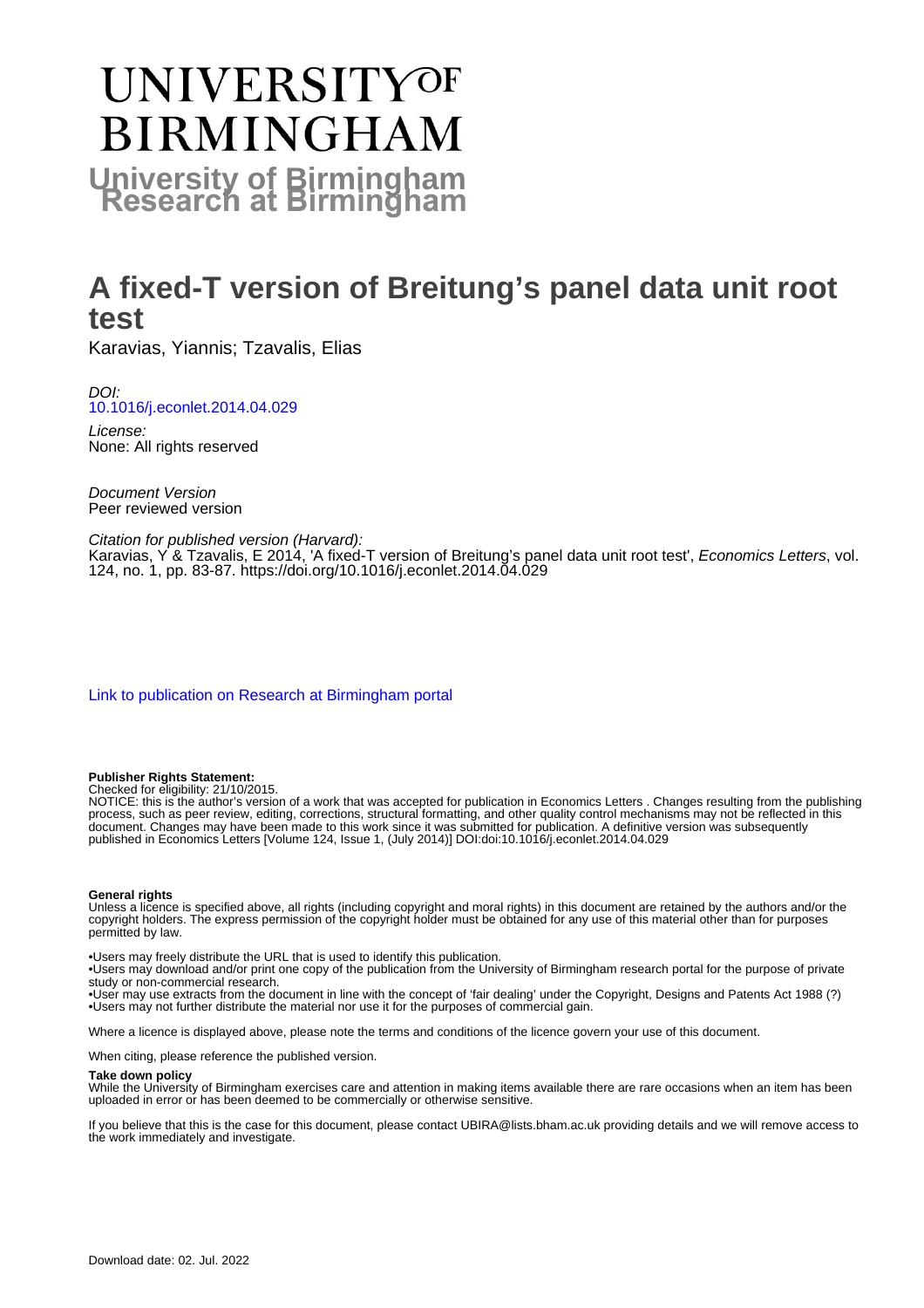# A fixed-T Version of Breitung's Panel Data Unit Root Test

Yiannis Karavias<sup> $a,*$ </sup> and Elias Tzavalis<sup>b</sup> a: School of Economics, University of Nottingham b: Athens University of Economics & Business

#### Abstract

We extend Breitung's (2000) panel data unit root test to the case of fixed time  $(T)$ dimension while still allowing for heteroscedastic and serially correlated error terms. The analytic local power function of the new test is derived assuming that only the cross section dimension of the panel grows large. It is found that, if the errors are serially correlated, the test has non-trivial power. Monte Carlo experiments show that the suggested test is more powerful when the number of cross section units is moderate or large, regardless of the number of time series observations.

JEL classification: C22, C23

Keywords: Panel unit root; local power function; serial correlation; incidental trends

The authors would like to thank the editor Badi Baltagi, two anonymous referees, Jörg Breitung and Steve Leybourne for useful comments.

\*Corresponding author. University of Nottingham, Nottingham NG7 2RD, UK. Tel: +441159515480, Email addresses: ioannis.karavias@nottingham.ac.uk ; etzavalis@aueb.gr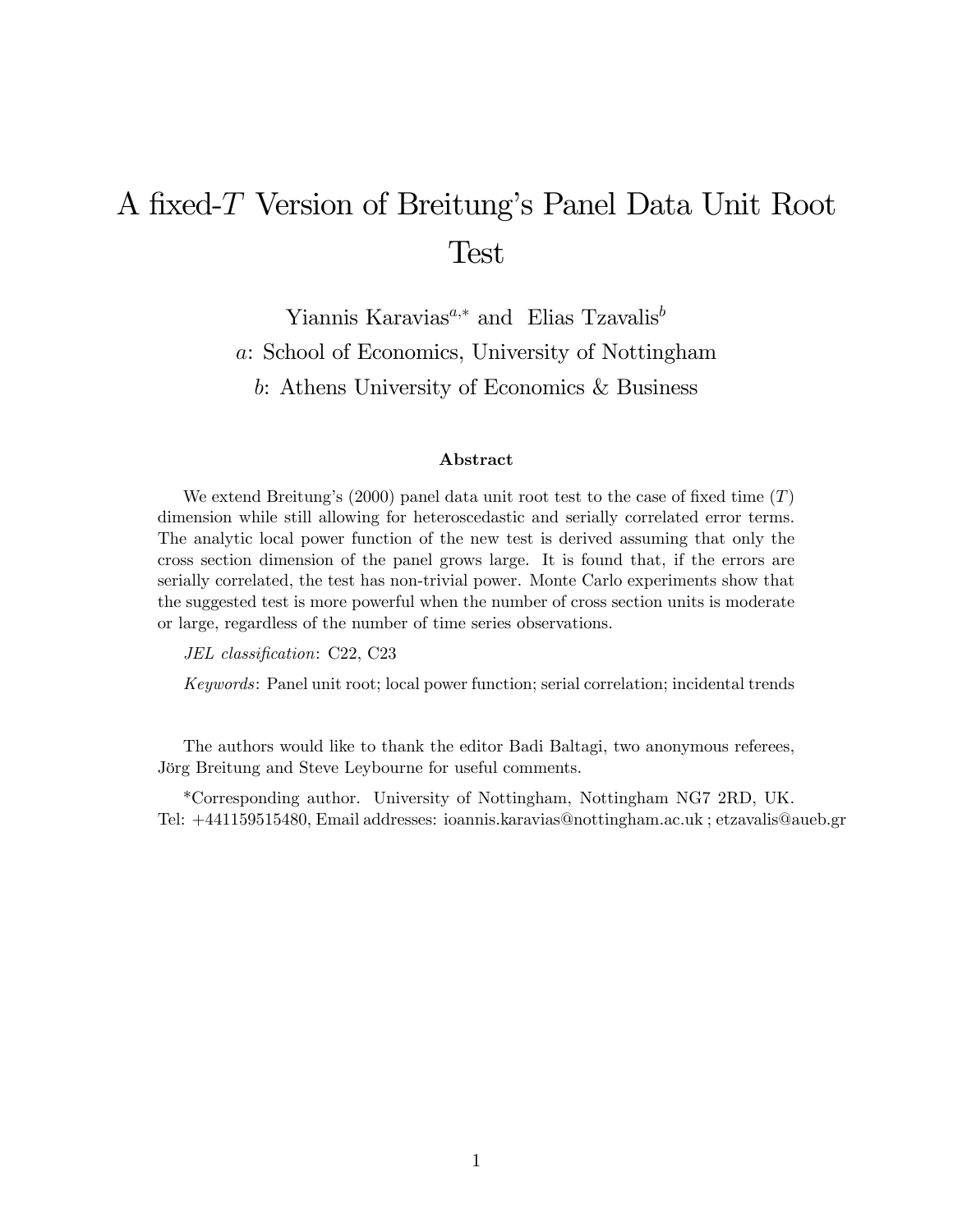## 1 Introduction

To improve the power performance of panel data unit root tests in the presence of heterogeneous individual linear trends, known as incidental trends, Breitung (2000) proposed a statistic based on an orthogonal transformation of the individual series of the panel. The test does not require an inconsistency adjustment of the estimator of the autoregressive parameter  $\varphi$  as opposed to other tests in the literature, see e.g., Baltagi (2013) for a survey. Although it was found to be consistent and have superior power in small samples for values of  $\varphi$  not far from unity (e.g.,  $\varphi = 0.95$ ), its asymptotic local power in a  $T^{-1}N^{-1/2}$  neighbourhood of unity is trivial and equivalent to that of the asymptotically bias corrected tests (see, Moon et al (2007)).

In this paper, we extend Breitungís (2000) test in two directions. First, we allow the time dimension  $T$  of the panel to be finite (fixed) while allowing for heterogeneity, heteroscedasticity, and serial correlation in the error terms. Second, we derive the fixed- $T$  asymptotic local power function of the new test. These extensions make the application of the test valid in cases of short- $T$  panels, often met in practice, and under higher than first order serial correlation. The paper provides a number of interesting results. First, it shows that the fixed- $T$  version of the test can further improve its small sample size and power performance in short panels, compared to its large-T version. Second, the new test also has trivial asymptotic local power in a  $N^{-1/2}$  neighbourhood of unity when the error terms are independently distributed over time, which explains analytically Breitung's (2000) findings in his Monte Carlo experiment. Third, when the error terms are serially correlated, the estimator of  $\varphi$ becomes inconsistent and thus, the test needs an inconsistency correction. Fourth, there are forms of serial correlation of the error terms for which the test has non-trivial asymptotic local power.

The paper is organized as follows. Section 2 introduces the new test and provides its local power function. Section 3 presents the results of our Monte Carlo exercise, while Section 4 concludes the paper. All proofs are relegated to the Appendix.

## 2 The test statistic and its asymptotic local power

Consider the following  $AR(1)$  panel data model with individual effects and incidental trends:

$$
y_i = \varphi y_{i-1} + (1 - \varphi)a_i e + \varphi \beta_i e + (1 - \varphi)\beta_i \tau + u_i, \quad i = 1, 2, ..., N,
$$
 (1)

where  $y_i = (y_{i1}, ..., y_{iT})'$  and  $y_{i-1} = (y_{i0}, ..., y_{iT-1})'$  are  $T \times 1$  vectors,  $u_i$  is the  $T \times 1$  vector of error terms  $u_{it}$ , and  $a_i$  and  $\beta_i$  are respectively the individual effects and the slopes of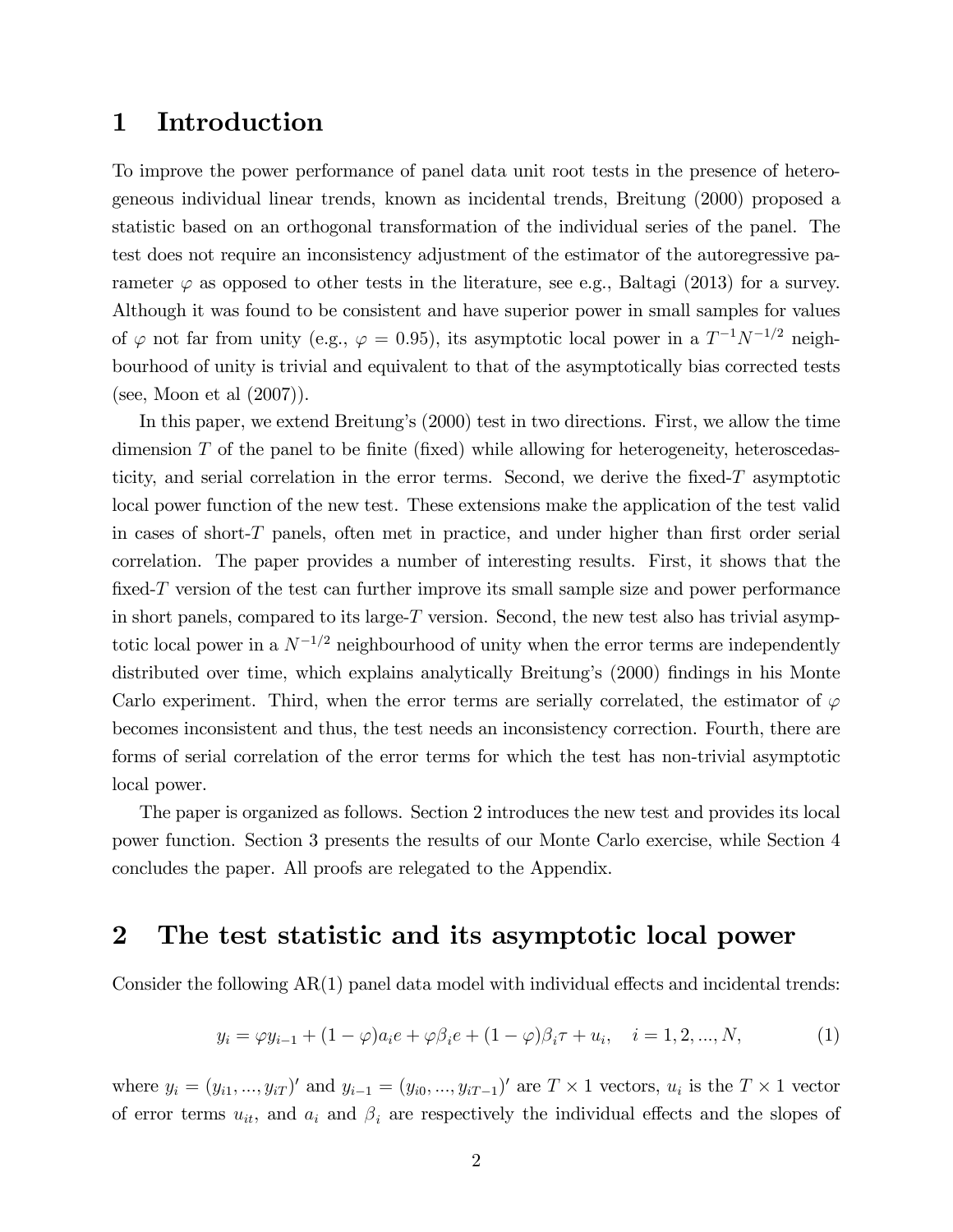incidental trends of the model. The  $T \times 1$  vectors e and  $\tau$  have elements  $e_t = 1$  and  $\tau_t = t$ for  $t = 1, ..., T$ . Next, define the autoregressive coefficient  $\varphi$  as  $\varphi_N = 1 - \frac{c}{\sqrt{N}}$  (see also Madsen (2010)). Then, the null hypothesis of a unit root in  $\varphi$  against its alternative of stationarity (i.e.,  $\varphi$  < 1) can be respectively written as

*H*<sub>0</sub>: 
$$
c = 0
$$
 and *H*<sub>1</sub>:  $c > 0$ ,

where  $c$  is the local to unity parameter. The asymptotic distribution of the extension of Breitung's (2000) test statistic is derived under the following assumption.

#### Assumption A

(i)  $\{u_i\}, i \in \{1, 2, ..., N\},\$ are independent random vectors with means  $E(u_i) = 0$  and heterogeneous variance-covariance matrices  $\Gamma_i \equiv E(u_i u_i') \equiv [\gamma_{i,ts}]$ , where  $\gamma_{i,ts} = E(u_i u_{is}) =$ 0 for  $t < s$  and  $s = t + p + 1, ..., T$ . The maximum order of serial correlation in  $u_i$  is  $p = T - 2$ . All  $4 + \varepsilon$  mixed moments are finite.

(ii)  $\Gamma = \lim_{N} \frac{1}{N}$  $\frac{1}{N}\sum_{i=1}^{N}\Gamma_i$  is a finite, positive definite matrix and  $\lim_{N(N)}\Gamma^{-1}\Gamma_i=0$ , for all *i*.  $\beta_i$  are independent across *i* with finite  $4 + \varepsilon$  moments and with  $\lim_{N} \frac{\max(E(\beta_i^2))}{(\sum_{N} E(\beta_i^2))}$  $\frac{\max(E(\beta_i))}{\left(\sum_{i=1}^N E(\beta_i^2)\right)} = 0.$ 

(iii)  $u_{it}$  are independent of  $y_{i0}$ ,  $a_i$  and  $\beta_i$ , while  $y_{i0}$  and  $a_i$  are independent across i and have finite  $4 + \epsilon$  moments.

Assumption A allows us to derive the distribution of the fixed-T version of Breitung's (2000) panel unit root test statistic under  $H_0$ . Condition (i) determines the order of serial correlation of  $u_{it}$  and together with condition (ii) provide the necessary assumptions for the application of the Lindeberg-Feller CLT. Condition (iii) is needed for the derivation of the local power function.

Breitung's (2000) test is based on the forward orthogonal deviations transformation of the individual series of model  $(1)$ ,  $y_{it}$ , which removes individual effects and incidental trends. In a first step, the initial observations  $y_{i0}$  are subtracted from  $y_{it}$ , i.e.,  $z_{it} = y_{it} - y_{i0}$ . Then, define the following  $(T - 1) \times T$  matrices:

$$
A = \begin{pmatrix} 0_{1 \times T} \\ GH \end{pmatrix} \text{ and } B = \begin{pmatrix} 0_{1 \times (T-2)} & 0 & 0 \\ I_{T-2} & 0_{(T-2) \times 1} & -\frac{1}{T}\tau_{T-2} \end{pmatrix}, \text{ where}
$$

$$
G = \begin{pmatrix} \sqrt{\frac{T-2}{T-1}} & 0 \\ \sqrt{\frac{T-3}{T-2}} & \cdots & \cdots & \cdots & -\frac{1}{T-1} \\ \vdots & \vdots & \ddots & -\frac{1}{T-2} & -\frac{1}{T-2} \\ 0 & \sqrt{\frac{1}{2}} & \cdots & \cdots & 0 & 1 & -1 \end{pmatrix},
$$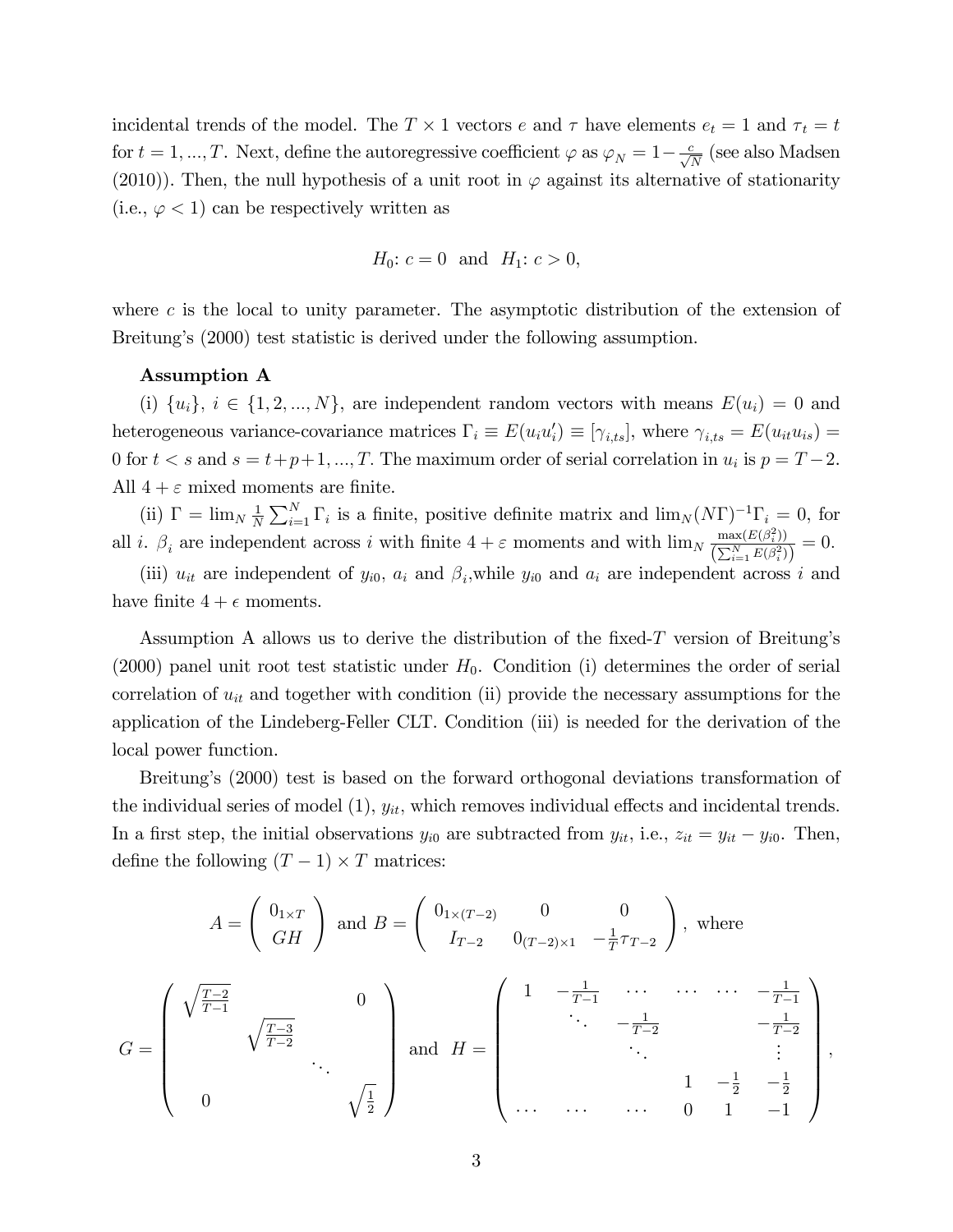with dimensions  $(T-2) \times (T-2)$  and  $(T-2) \times T$  respectively, and vector  $\tau_{T-2} = (1, 2, ..., T-1)$ 2)'. In the case that  $u_{it} \sim IID(0, \sigma^2)$ , multiplying  $\Delta z_i$  with matrix A and  $z_i$  with matrix B implies the following orthogonal moment conditions under  $H_0$ :  $c = 0$ :

$$
E(z_i'B' A \Delta z_i) = 0.
$$
 (2)

These can be tested based on the following least squares estimator of  $\varphi$ :

$$
\hat{\varphi}_{FOD} = 1 + \left(\sum_{i=1}^{N} z_i' B' B z_i\right)^{-1} \left(\sum_{i=1}^{N} z_i' B' A \Delta z_i\right),
$$

which is equal to Breitung's (2000) estimator plus 1. This estimator is consistent under  $H_0: c = 0$ , i.e.,  $p \lim_{N} \hat{\varphi}_{FOD} = 1$ . In the more general case where  $\Gamma \neq \sigma^2 I_T$ , estimator  $\hat{\varphi}_{FOD}$  becomes inconsistent and its asymptotic bias is equal to  $p \lim_{N} (\hat{\varphi}_{FOD} - 1)$  =  $tr((\Lambda + I_T)^\prime B^\prime A\Gamma)$  $\frac{tr((\Lambda+I_T)'B'H)}{tr((\Lambda+I_T)'B'B(\Lambda+I_T)\Gamma)}$ , where  $\Lambda$  is a  $T \times T$  matrix which has unities at its lower than its main diagonals, and zero elsewhere, and  $I_T$  is a  $T \times T$  identity matrix.<sup>1</sup> Thus, to test moment conditions (2),  $\hat{\varphi}_{FOD}$  needs to be corrected for its inconsistency (see, e.g., Harris and Tzavalis  $(1999)$ ).

**Theorem 1** Let conditions (i) and (ii) of Assumption A hold and  $N \to \infty$ , then under  $H_0$ :  $c = 0$  we have

$$
UB_T = \sqrt{N}V^{-1/2}\hat{\delta}\left(\hat{\varphi}_{FOD} - 1 - \frac{\hat{b}}{\hat{\delta}}\right) \stackrel{d}{\longrightarrow} N(0, 1),
$$

where  $\frac{\hat{b}}{\hat{\delta}} = \frac{tr(\Phi_p \hat{\Gamma})}{\frac{1}{N} \sum_{i=1}^N z_i' B' B z_i}$ ,  $\hat{\Gamma} = \frac{1}{N} \sum_{i=1}^N \Delta z_i \Delta z_i'$ ,  $\Phi_p = \Psi_p - \frac{e' \Psi_p e}{e' M e}$  $\frac{e^{\cdot}\Psi_{p}e}{e^{\prime}Me}M$  with  $\Psi_{p}$  a  $T\times T$ matrix having in its diagonals  $\{-p,..,0,..p\}$  the corresponding elements of matrix  $\Xi =$  $(\Lambda + I_T)'B'A$ , and zero elsewhere, M is a  $T \times T$  selection matrix with elements  $m_{ts} = 0$ , if  $\gamma_{ts} \neq 0$ , and  $m_{ts} = 1$ , if  $\gamma_{ts} = 0$ , and  $V = vec(\Xi' - \Phi_p')' \Theta vec(\Xi' - \Phi_p')$  where  $\Theta =$ 1  $\frac{1}{N}\sum\nolimits_{i=1}^{N}$  $\sum_{i=1}^{N} Var(vec(\Delta z_i \Delta z'_i)).^2$ 

The bias correction of  $\hat{\varphi}_{FOD}$ , assumed by Theorem 1, relies on selection matrices  $\Psi_p$ and  $\Phi_p$ .  $\Psi_p$  selects the non-zero elements of  $\Gamma$  (estimated by  $\hat{\Gamma} = \frac{1}{N} \sum_{i=1}^N \Delta z_i \Delta z'_i$ ), i.e.,  $\gamma_{i,ts} = E(u_{it}u_{is}) \neq 0$ , for  $t, s < p$ , to correct for the bias of the numerator of  $\hat{\varphi}_{FOD}$  coming from the serial correlation effects in  $u_{it}$ . Since, under  $H_0$ ,  $\hat{\Gamma}$  is not a consistent estimator of  $\Gamma$  due to the nuisance parameter effects of incidental trends, i.e.  $p \lim_{N} \hat{\Gamma} = \Gamma + \beta^2 ee'$  by

<sup>&</sup>lt;sup>1</sup>This happens because  $tr((\Lambda + I_T)'B'A) = 0$  and  $tr((\Lambda + I_T)'B'A\Gamma) \neq 0$ .

<sup>&</sup>lt;sup>2</sup>An alternative specification of  $UB_T$  for  $u_{it} \sim NIID(0, \sigma^2)$  is  $UB_{T,2} = \sqrt{N}V_2^{-1/2}(\hat{\varphi}_{FOD} - 1) \stackrel{d}{\longrightarrow} N(0, 1)$ , where  $V_2 = \frac{2tr(A_{\Xi}^2)}{tr((\Lambda + I_T)'B'B(\Lambda + I_T))^2}$ , with  $A_{\Xi} = \frac{1}{2}(\Xi + \Xi')$ .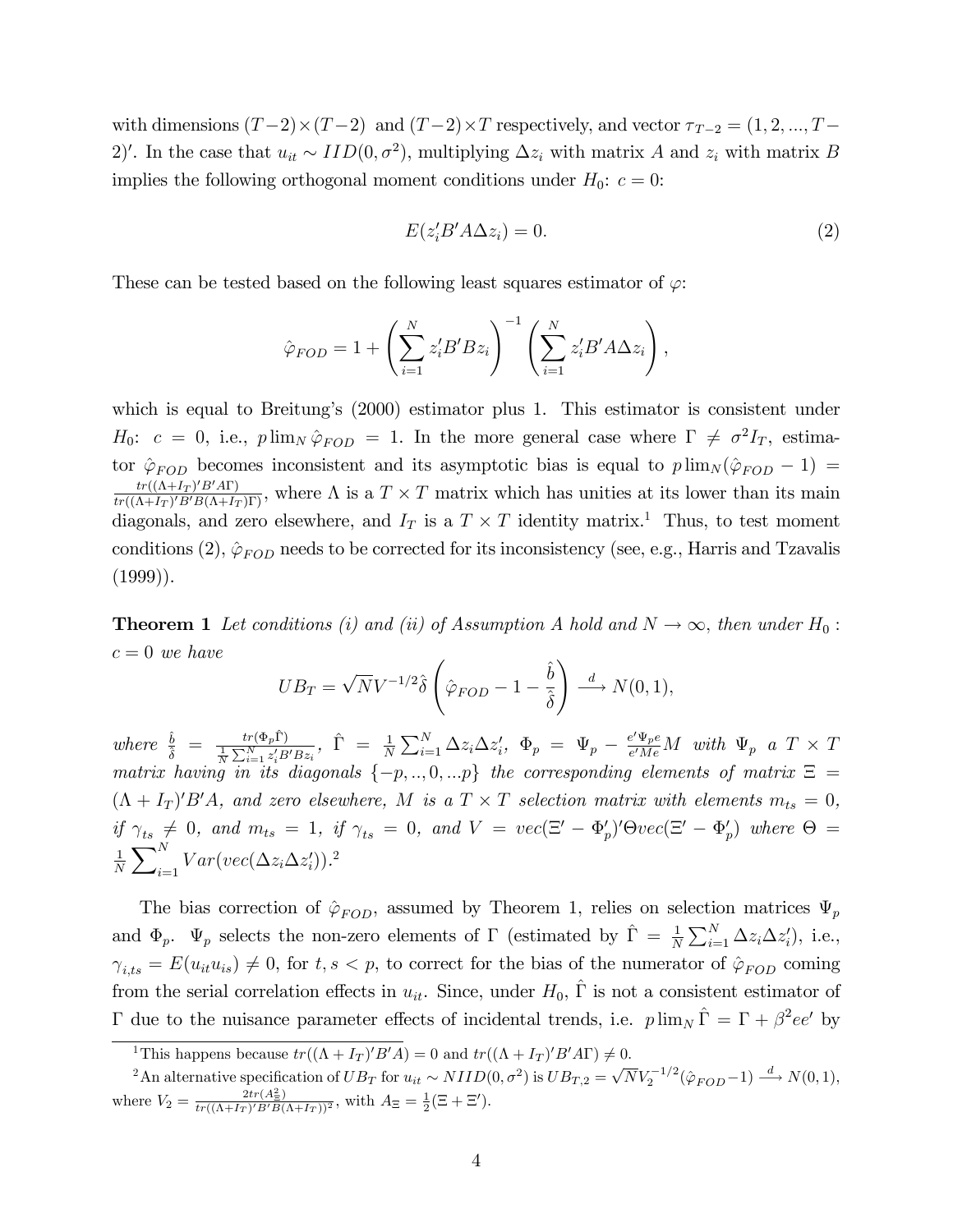condition (ii) where  $\beta^2 = p \lim_{N} \frac{1}{N}$  $\frac{1}{N} \sum_{i=1}^{N} E(\beta_i^2)$  $\hat{i}$ , the limiting distribution of  $\hat{\varphi}_{FOD} - 1$  must be also corrected for these effects, defined  $\beta^2$ . This is done by premultiplying  $\hat{\Gamma}$  with  $\Phi_P$ . The latter adjusts  $\Psi_p$  by  $tr\left(M\hat{\Gamma}\right)/e'Me$ , which is a consistent estimator of  $\beta^2$ . Implementing test statistic  $UB_T$  requires a consistent estimator of variance V. Under  $H_0$ , this is given as  $\hat{V} = vec(\Xi' - \Phi'_p)'\hat{\Theta}vec(\Xi' - \Phi'_p)$  where  $\hat{\Theta} = \frac{1}{N} \sum_{i=1}^N (vec(\Delta z_i \Delta z'_i)vec(\Delta z'_i)')$ . The main difference between  $UB_T$  and Breitung's statistic is the replacement of a T-consistent variance estimator of  $u_i$  with a N-consistent one.

To study the asymptotic power of  $UB_T$  under  $H_1: c > 0$ , we will rely on a "slope" parameter defined in local power functions of form  $\Phi(z_a + ck)$  as k, where  $\Phi$  is the standard normal cdf and  $z_a$  denotes the  $\alpha$ -level percentile. Since  $\Phi$  is strictly monotonic, a larger k means greater power for the same value of c. If  $k > 0$ , then test statistic  $UB_T$  will have non-trivial power. If  $k = 0$ , it will have trivial power, which is equal to a. Finally, if  $k < 0$ , it will be biased. In the next theorem, we derive the limiting distribution of  $UB_T$  under  $H_1$ .

**Theorem 2** Under Assumption A and  $H_1: c > 0$ , we have

$$
UB_T = \sqrt{N}V^{-1/2}\hat{\delta}\left(\hat{\varphi}_{FOD} - 1 - \frac{\hat{b}}{\hat{\delta}}\right) \xrightarrow{d} N(-ck, 1),\tag{3}
$$

as  $N \rightarrow \infty$ , where

$$
k = \frac{tr(\Lambda' B' A \Lambda \Gamma) + tr(B' A \Lambda \Gamma) + tr(\Lambda' B' A \Gamma) + tr(F' B' A \Gamma) - tr(\Lambda' \Phi_p \Gamma) - tr(\Phi_p \Lambda \Gamma)}{\sqrt{V}},
$$
(4)

where  $F$  is defined in the Appendix.

The result of Theorem 2 implies that  $UB_T$  can have non-trivial power, as k can be positive. For instance, this can happen when  $u_{it}$  follows MA(1) process  $u_{it} = \varepsilon_{it} + \theta_i \varepsilon_{it-1}$ with  $\theta_i < 0$ . It can be attributed to the fact that the individual series of the panel  $y_{it}$  will look similar to those generated by model  $(1)$  with a common linear trend for all i. In this case the incidental trends problem does not apply (see Moon et al (2007)). However, power becomes trivial if  $u_{it}$  are serially uncorrelated. Then,  $UB_T$  suffers from the problem of zero local power due to incidental trends, noted by Moon et al (2007) for large-T panel unit root tests.<sup>3</sup> This explains Breitung's (2000) Monte Carlo findings. Note that k also depends on the moments of nuisance parameters  $\beta_i$ , entering its denominator k through variance function V. For instance, if  $u_{it}$  and  $\beta_i$  are zero-mean normally distributed random variables,

<sup>&</sup>lt;sup>3</sup>The limiting distribution of  $UB_{T,2}$  under  $H_1: c > 0$  becomes  $UB_{T,2} = \sqrt{N}V_2^{-1/2}(\hat{\varphi}_{FOD} - 1) \stackrel{d}{\longrightarrow}$  $N(-ck_2, 1)$ , where  $k_2 = 0$ , which means that the test has trivial power.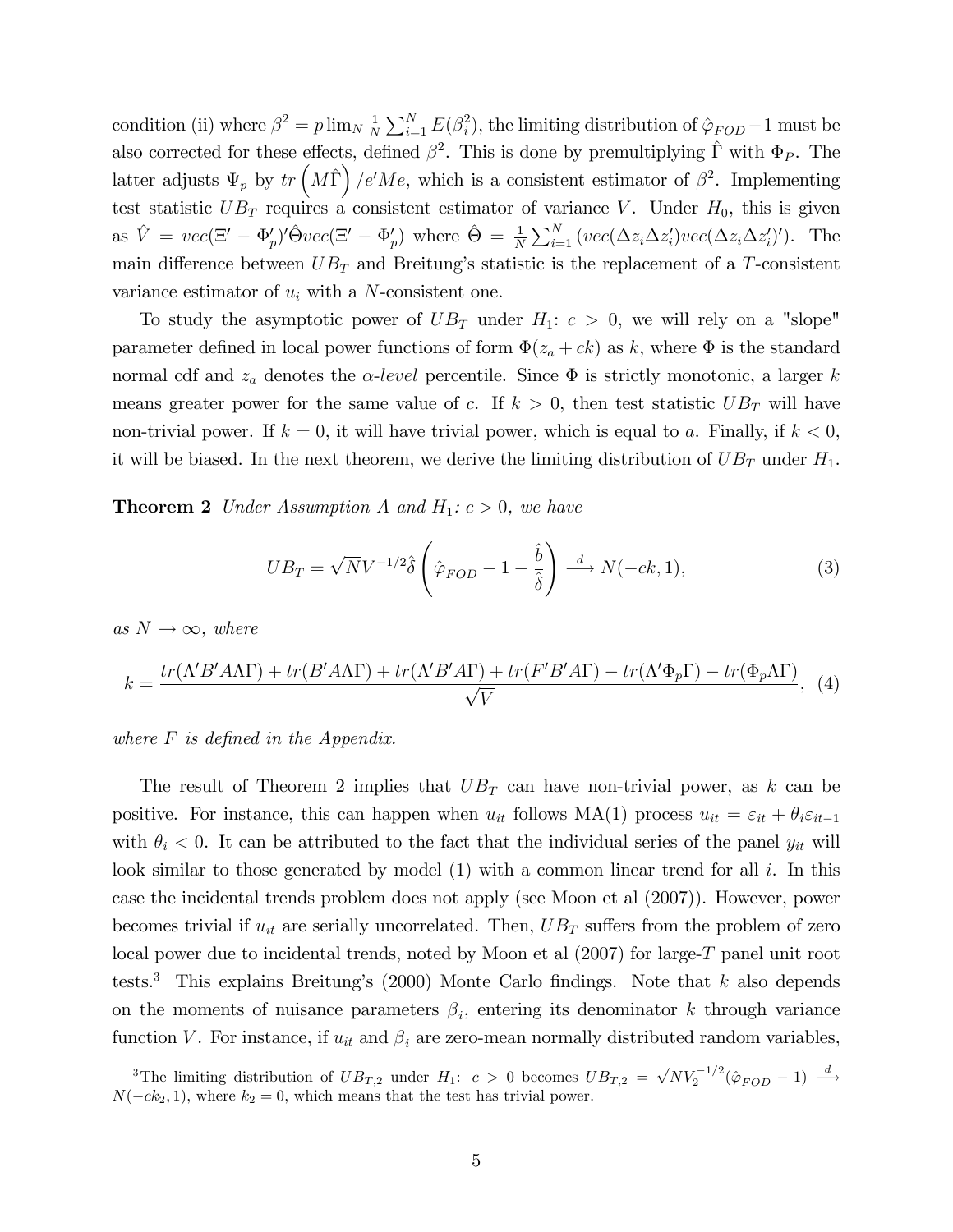then V is given as  $V = 2tr((A_{FOD}\Gamma + \beta^2 A_{FOD}ee')^2)$ , where  $A_{FOD} = \frac{1}{2}$  $\frac{1}{2}(\Xi + \Xi' - \Phi_p - \Phi'_p)$ (see proof of Theorem 1).

## 3 Simulation Results

The aim of our simulation study is twofold: first, to examine if the small sample size and power performance of the fixed-T test statistic  $UB_T$  is satisfactory compared to its large-T version and, second, to investigate if the asymptotic local power function of the test can approximate its actual power. In our analysis, we assume that  $u_{it}$  are generated as  $u_{it}$  =  $\varepsilon_{it} + \theta \varepsilon_{it-1}$ , with  $\varepsilon_{it} \sim NIID(0, 1)$  and  $\theta \in \{-0.8, -0.4, 0, 0.4, 0.8\}$ . We set  $y_{i0} = 0$  and  $a_i = 0$ , without loss of generality as these parameters do not appear in the local power function. For  $\beta_i$ , we consider  $\beta_i = 0$  and  $\beta_i \sim NIID(0, 1)$ , while  $\varphi \in \{1, 0.95\}$ ,  $N \in \{20, 50, 100\}$  and  $T \in \{7, 10, 15, 20, 50\}$ . Rejection frequencies are computed based on 10000 replications at 5\% significance level.

|     | N              | 20 |                                                                                                 |    |        | 50 |     |    |     | 100  |    |    |     |
|-----|----------------|----|-------------------------------------------------------------------------------------------------|----|--------|----|-----|----|-----|------|----|----|-----|
|     | $\varphi/T$ 10 |    | 20                                                                                              | 50 | 100 10 |    | -20 | 50 | 100 | - 10 | 20 | 50 | 100 |
|     | $UB_T$ 1       |    | $0.093$ $0.104$ $0.110$ $0.114$ $0.077$ $0.087$ $0.088$ $0.093$ $0.070$ $0.070$ $0.073$ $0.080$ |    |        |    |     |    |     |      |    |    |     |
|     | 0.95           |    | $0.061$ $0.083$ $0.267$ $0.840$ $0.065$ $0.106$ $0.582$ $0.997$ $0.074$ $0.158$ $0.854$ 1       |    |        |    |     |    |     |      |    |    |     |
| U B |                |    | $0.082$ $0.074$ $0.063$ $0.061$ $0.079$ $0.069$ $0.066$ $0.057$ $0.075$ $0.066$ $0.059$ $0.057$ |    |        |    |     |    |     |      |    |    |     |
|     | $0.95 -$       |    | $0.055$ $0.069$ $0.291$ $0.886$ $0.059$ $0.101$ $0.547$ $0.998$ $0.064$ $0.138$ $0.823$ 1       |    |        |    |     |    |     |      |    |    |     |

Table 1: Size and size-adjusted power of test statistics  $UB_T$  and  $UB$ , for  $\theta = 0$  and  $p = 0$ .

Table 1 presents the size and the size-adjusted power of  $UB_T$  and Breitung's statistic, denoted UB. This is done for  $\theta = 0$  and  $\beta_i = 0$ , for all i (see also Breitung (2000)). The results of the table indicate that both the size and power of  $UB_T$  are satisfactory (see De Blander and Dhaene (2012)). Its power increases with N or T, but faster with T than N. For small N and large T, UB has better size and more power than  $UB_T$ . However, as N increases  $UB_T$  improves its size and is more powerful than the UB test irrespective of T. This qualifies application of  $UB_T$  also in cases where both dimensions N and T of the panel are large.

Table 2, which presents size and power of statistic  $UB_T$  for non-zero  $\theta$ , indicates that positive serial correlation ( $\theta > 0$ ) in error terms  $u_{it}$  increases considerably the power of  $UB_T$ , even for very small values of T and N. Also, the size performance of  $UB_T$  is unaffected when  $u_{it}$  are negatively correlated  $(\theta < 0)$ . To see how well the asymptotic theory approximates the local power of  $UB_T$ , Table 3 presents power values when  $\varphi = 1 - c/\sqrt{N}$ , for  $c = 1$ ,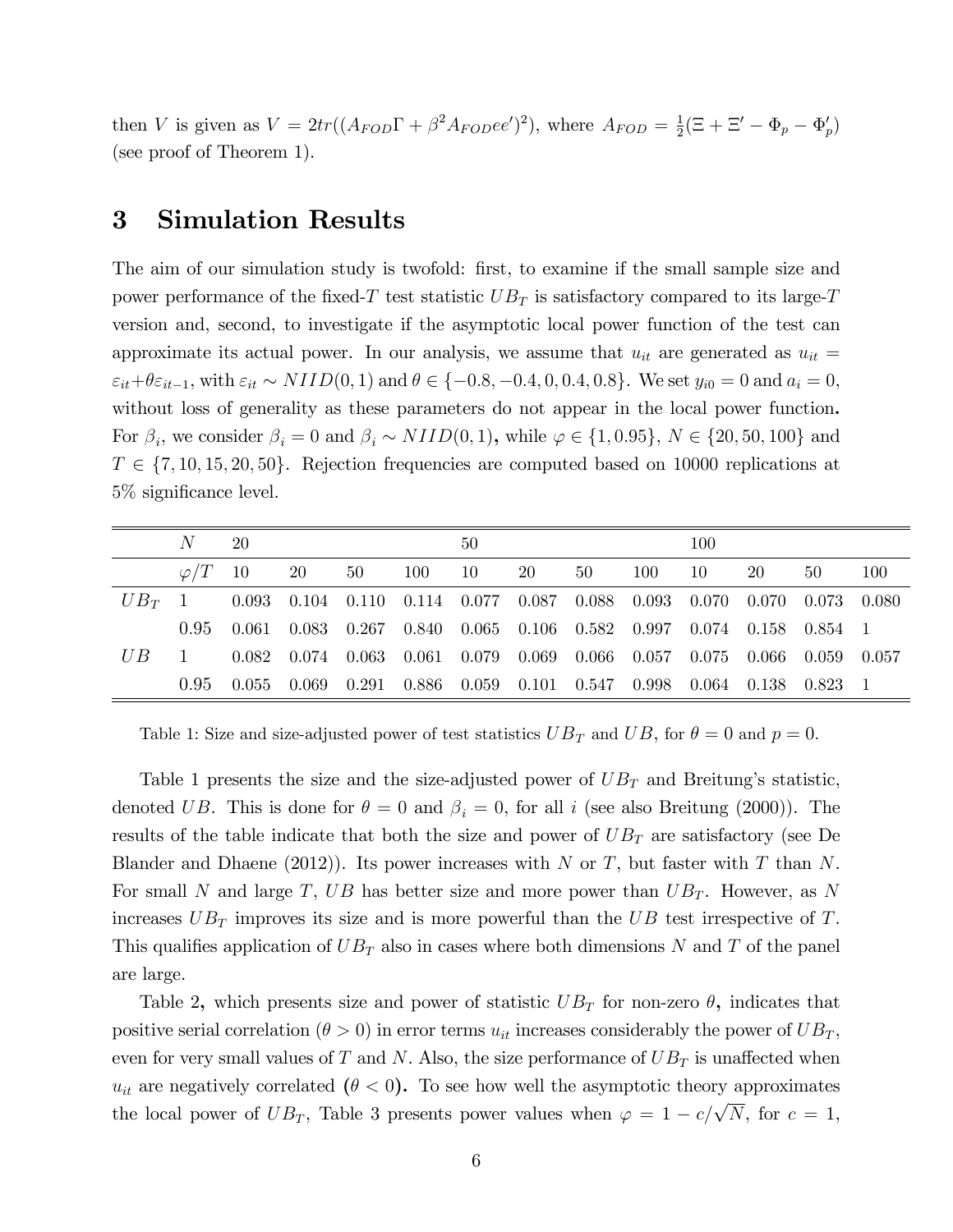$N \in \{50, 100, 300, 1000\}, T = 10$  and two cases of  $\beta_i: \beta_i = 0$  and  $\beta_i \sim NIID(0, 1)$ . The results of Table 3 indicate that the estimates of the power obtained by our Monte Carlo experiment tend to approximate their theoretical values  $(TV)$ . For  $\theta < 0$ , the test has nontrivial local power while for  $\theta > 0$ , it is biased. Finally, the power losses for  $\beta_i \sim NIID(0, 1)$ are not very large. They become minimal for  $\theta = 0$ , where  $\beta_i$  does not affect the local power function.

|               | N              | 20    |       |           |                 | 50                      |                 |    |       | 100         |       |           |        |
|---------------|----------------|-------|-------|-----------|-----------------|-------------------------|-----------------|----|-------|-------------|-------|-----------|--------|
| $\theta$      | $\varphi/T$    | 10    | 20    | 50        | 100             | 10                      | 20              | 50 | 100   | 10          | 20    | 50        | 100    |
| $-0.8$        | $\top$         | 0.054 | 0.054 | 0.057     | 0.054           | 0.051                   | $0.057$ $0.054$ |    | 0.057 | 0.053       | 0.054 | - 0.056 - | 0.051  |
|               | 0.95           | 0.061 | 0.073 | 0.099     | 0.114           | 0.070                   | $0.086$ 0.128   |    | 0.164 | -0.075 -    | 0.105 | 0.173     | 0.246  |
| $-0.4$        | $\Box$         | 0.051 | 0.059 | -0.066    | 0.080           | 0.050                   | $0.055$ 0.066   |    | 0.071 | 0.054       | 0.054 | 0.059     | -0.061 |
|               | 0.95           | 0.062 | 0.091 | 0.252     | 0.711           | $0.074$ $0.115$ $0.435$ |                 |    |       | 0.695 0.077 | 0.138 | - 0.656 - | 0.998  |
| $0.4^{\circ}$ | 1.             | 0.079 | 0.096 | 0.113     | $0.111$ $0.070$ |                         | $0.084$ 0.082   |    | 0.089 | 0.061       | 0.069 | 0.082     | 0.079  |
|               | 0.95           | 0.092 | 0.161 | 0.489     | 0.950           | 0.093                   | $0.181$ $0.728$ |    | 0.999 | 0.093       | 0.216 | 0.924     | -1.00  |
| 0.8           | $\overline{1}$ | 0.074 | 0.097 | 0.111     | 0.122           | 0.068                   | $0.078$ 0.090   |    | 0.090 | 0.064       | 0.073 | - 0.080 - | 0.078  |
|               | 0.95           | 0.095 | 0.168 | - 0.496 - | 0.958           | 0.090                   | $0.185$ 0.747   |    | 0.999 | 0.100       | 0.219 | 0.927     | 1.00   |

Table 2: Size and power of the fixed-T panel root test statistic  $UB_T$  when  $\theta \neq 0$  and  $p = 1$ .

|                       | $\beta_i = 0, i = 1, , N$ |                                                                                     |                                                                       | $\beta_i \sim N(0, 1), i = 1, , N$ |  |  |  |  |  |       |  |
|-----------------------|---------------------------|-------------------------------------------------------------------------------------|-----------------------------------------------------------------------|------------------------------------|--|--|--|--|--|-------|--|
| $\theta \backslash N$ |                           | 50 100 300 1000 TV $\theta\backslash N$ 50 100 300 1000 TV                          |                                                                       |                                    |  |  |  |  |  |       |  |
|                       | $-0.8$ 0.125              | $0.123$ $0.113$ $0.096$ $0.067$ $-0.8$ $0.091$ $0.086$ $0.084$ $0.076$ $0.059$      |                                                                       |                                    |  |  |  |  |  |       |  |
|                       |                           | $-0.4$ 0.142 0.132 0.109 0.099 0.059 $-0.4$ 0.089 0.086 0.075 0.068                 |                                                                       |                                    |  |  |  |  |  | 0.054 |  |
| $\left( \right)$      |                           | $0.222$ $0.182$ $0.115$ $0.086$ $0.050$ $0$ $0.203$ $0.154$ $0.105$ $0.081$ $0.050$ |                                                                       |                                    |  |  |  |  |  |       |  |
| (14)                  | -0.286 -                  | $0.213$ $0.132$ $0.088$ $0.045$ $0.4$ $0.173$ $0.138$ $0.102$ $0.077$               |                                                                       |                                    |  |  |  |  |  | 0.047 |  |
| 0.8                   | $0.308$ $0.233$           |                                                                                     | $0.147$ $0.096$ $0.044$ $0.8$ $0.191$ $0.154$ $0.111$ $0.079$ $0.046$ |                                    |  |  |  |  |  |       |  |

Table 3: Local power values of statistic  $UB_T$  for  $T = 10$ , when  $u_{it} = \varepsilon_{it} + \theta \varepsilon_{it-1}$  and  $p = 1$ .

# 4 Conclusions

This paper extends Breitung's  $(2000)$  panel unit root test to the case of fixed-T time dimension and derives its local power. It shows that the new test can further improve its small sample size and power performance in short panels, compared to its large- $T$  version. In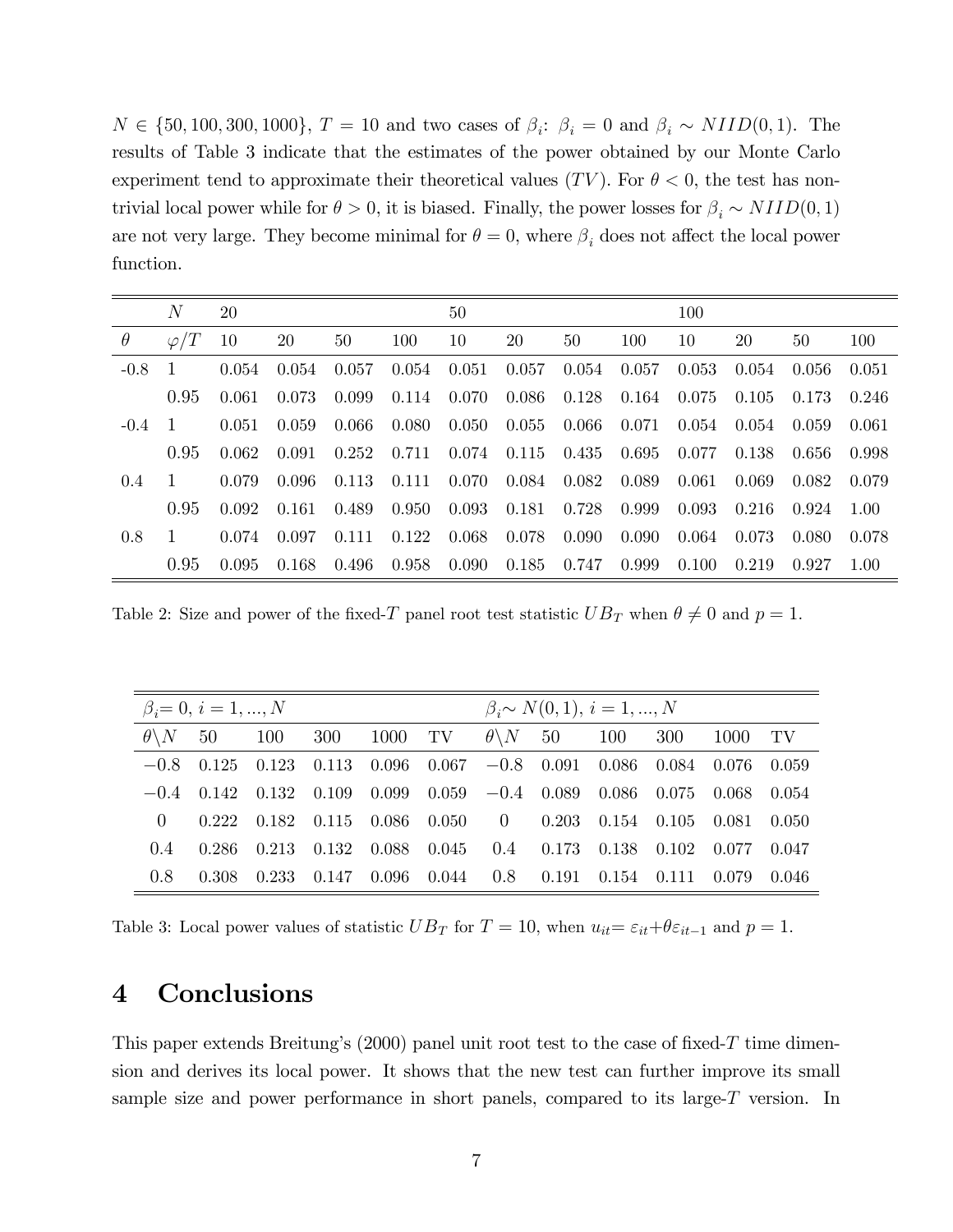addition to this, allowing for serial correlation in error terms leads to a test which can have non-trivial local power in the presence of incidental trends. Monte Carlo analysis confirms the asymptotic results provided by the paper.

# References

- [1] Baltagi, B.H., 2013. Econometric analysis of panel data, 5th Edition. Wiley and Sons, NY.
- [2] Breitung J., 2000. The local power of some unit root tests for panel data. In Badi H. Baltagi, Thomas B. Fomby, R. Carter Hill (ed.) Nonstationary Panels, Panel Cointegration, and Dynamic Panels (Advances in Econometrics, Volume 15), Emerald Group Publishing Limited, pp.161-177.
- [3] De Blander, R., Dhaene, G., 2012. Unit root tests for panel data with AR(1) errors and small T. The Econometrics Journal, 15, 101-124.
- [4] Harris R.D.F. and E. Tzavalis 1999. Inference for unit roots in dynamic panels where the time dimension is fixed. Journal of Econometrics, 91, 201-226.
- [5] Madsen E., 2010. Unit root inference in panel data models where the time-series dimension is fixed: a comparison of different tests. Econometrics Journal 13, 63-94.
- [6] Moon H.R., Perron B. & Phillips P.C.B., 2007. Incidental trends and the power of panel unit root tests. Journal of Econometrics, 141(2), 416-459.
- [7] Schott J.R. 1996. Matrix Analysis for Statistics, Wiley-Interscience.

# 5 Appendix

**Theorem 1:** Under  $H_0$ :  $c = 0$ , we have  $z_i = z_{i-1} + \beta_i e + u_i$  and  $z_{i-1} = \Lambda e \beta_i + \Lambda u_i$ . Then, the numerator of  $\hat{\varphi}_{FOD} - 1$  becomes  $\frac{1}{N} \sum_{i=1}^{N} z_i' B' A \Delta z_i = \frac{1}{N}$  $\frac{1}{N} \sum_{i=1}^{N} (z_{i-1}^{\prime} + \beta_i e^{\prime} + u_i) B^{\prime} A(\beta_i e + u_i) =$ 1  $\frac{1}{N}\sum_{i=1}^N (u_i'(\Lambda'+I_T)+\beta_i\tau')B'A(\beta_i e+u_i)=\frac{1}{N}\sum_{i=1}^N u_i'(\Lambda'+I_T)B'Au_i$ , since  $(\Lambda+I_T)e=\tau$  and  $\tau' B' = 0_{1 \times T}$ ,  $B' A e = 0_{T \times 1}$  by construction. By Chebyshev's Weak Law of Large Numbers:

$$
\frac{1}{N} \sum_{i=1}^{N} u_i'(\Lambda' + I_T) B' A u_i = \frac{1}{N} \sum_{i=1}^{N} u_i' \Xi u_i \stackrel{p}{\longrightarrow} tr(\Xi \Gamma).
$$
 (5)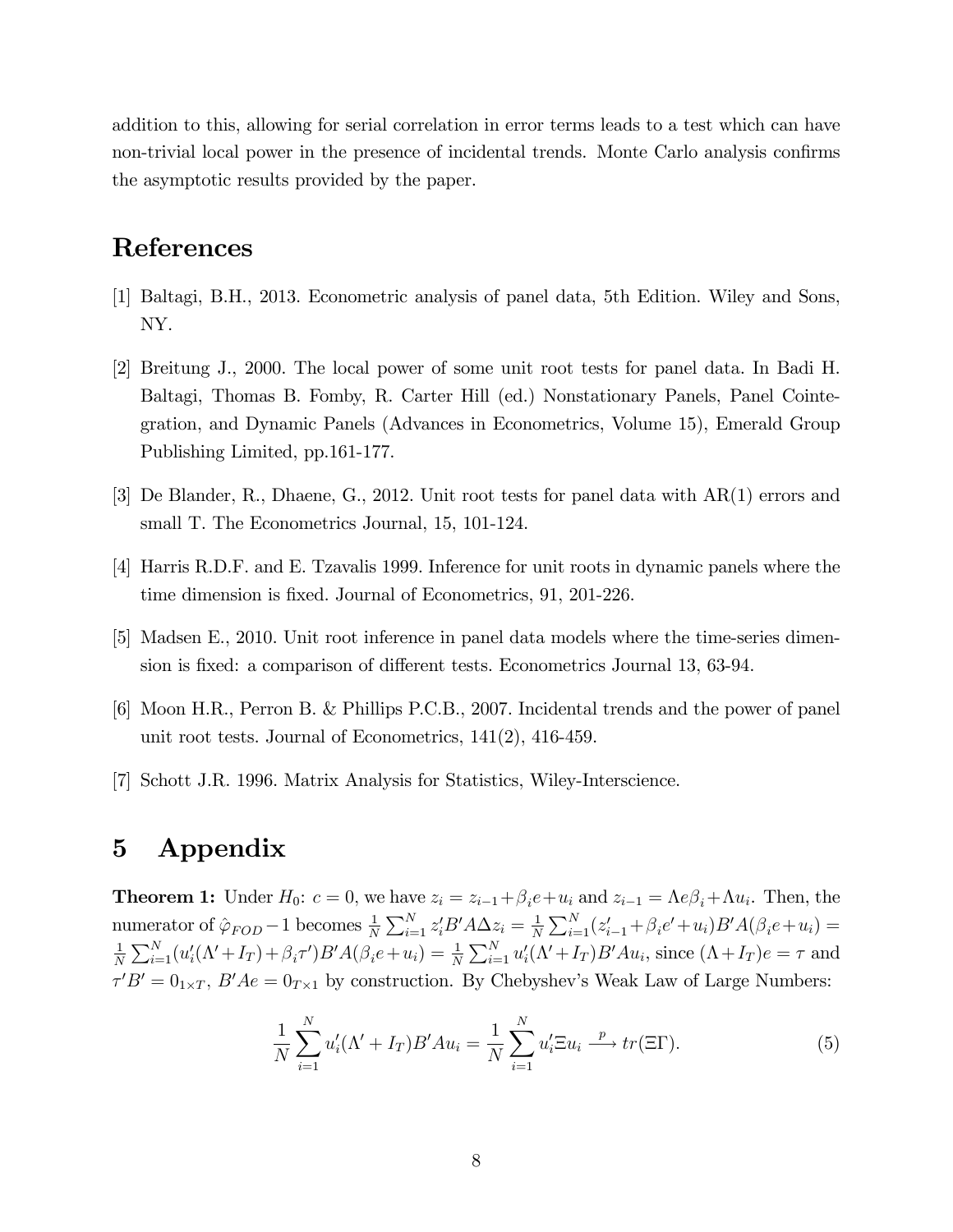To see how  $tr(\Xi \Gamma)$  can be estimated by  $\hat{b}$ , write

$$
tr(\Phi_p \hat{\Gamma}) = tr(\Psi_p \hat{\Gamma}) - tr(\Psi_p ee') \frac{tr(M\hat{\Gamma})}{e'Me}.
$$

This has

$$
p \lim_{N} tr(\Phi_p \hat{\Gamma}) = tr \left[ \Psi_p \left( \Gamma + \beta^2 ee' \right) \right] - tr(\Psi_p ee') \frac{tr(M \left( \Gamma + \beta^2 ee' \right))}{e'Me}
$$
  
= tr (\Psi\_p \Gamma) + tr (\Psi\_p ee') \beta^2 - tr(\Psi\_p ee') \frac{tr(M\Gamma) + tr(Mee'\beta^2)}{e'Me}  
= tr (\Psi\_p \Gamma) + tr (\Psi\_p ee') \beta^2 - tr(\Psi\_p ee') \beta^2  
= tr (\Psi\_p \Gamma) = tr(\Xi \Gamma),

because  $tr(M\Gamma) = 0$ . Similarly, it can be shown that the denominator of  $\hat{\varphi}_{FOD} - 1$  has the following limit:

$$
\frac{1}{N} \sum_{i=1}^{N} z_i' B' B z_i = \frac{1}{N} \sum_{i=1}^{N} u_i' (\Lambda' + I_T) B' B (\Lambda + I_T) u_i \xrightarrow{p} tr((\Lambda' + I_T) B' B (\Lambda + I_T) \Gamma).
$$
 (6)

The relationships (5) and (6) imply that the inconsistency of  $\hat{\varphi}_{FOD}$  is given as  $p \lim_{N} (\hat{\varphi}_{FOD} -$ 1) =  $\frac{tr(\text{ST})}{tr((\Lambda'+I_T)B'B(\Lambda+I_T)\Gamma)}$ . Thus  $\hat{\varphi}_{FOD}$  becomes unbiased, if  $tr(\text{ST}) = 0$ , i.e.  $\Gamma = \sigma^2 I_T$ . Combining the above, the limiting distribution of  $UB_T$  can be derived as follows:

$$
\sqrt{N}\hat{\delta}\left(\hat{\varphi}_{FOD} - 1 - \hat{b}/\hat{\delta}\right) =
$$
  

$$
\sqrt{N}\left(\frac{1}{N}\sum_{i=1}^{N} u'_i(\Lambda' + I_T)B'Au_i - \frac{1}{N}\sum_{i=1}^{N}\Delta z'_i\Phi_p\Delta z_i\right) = \frac{1}{\sqrt{N}}\sum_{i=1}^{N}\Delta z'_i(\Xi - \Phi_p)\Delta z_i
$$

since  $\Delta z_i' \Xi \Delta z_i = u_i' \Xi u_i$ , where  $E(\Delta z_i'(\Xi - \Phi_p) \Delta z_i) = 0$  by construction of  $\Phi_p$  and  $Var(\Delta z_i'(\Xi - \Psi_p) \Delta z_i)$  $\Phi_p(\Delta z_i) = vec(\Xi - \Phi_p)' Var(vec(\Delta z_i \Delta z'_i))vec(\Xi - \Phi_p)$ . The result follows by applying the Lindeberg-Feller CLT. If  $u_i$  and  $\beta_i$  are zero-mean normally distributed random variables, then  $\Delta z_i$  is normal with  $Var(\Delta z_i'(\Xi - \Phi_p) \Delta z_i) = 2tr((A_{FOD} (\Gamma_i + E(\beta_i^2))))$  $i^2$ )ee'))<sup>2</sup>).

**Theorem 2:** To prove the theorem, we will employ the following relationships:

$$
z_i = \varphi_N z_{i-1} + X\zeta_i + u_i, \quad i = 1, 2, ..., N \tag{7}
$$

$$
z_{i-1} = \Omega X \zeta_i + \Omega u_i + (w - e) y_{i0}, \tag{8}
$$

and 
$$
\Delta z_i = (\varphi_N - 1)z_{i-1} + X\zeta_i + u_i,
$$
\n(9)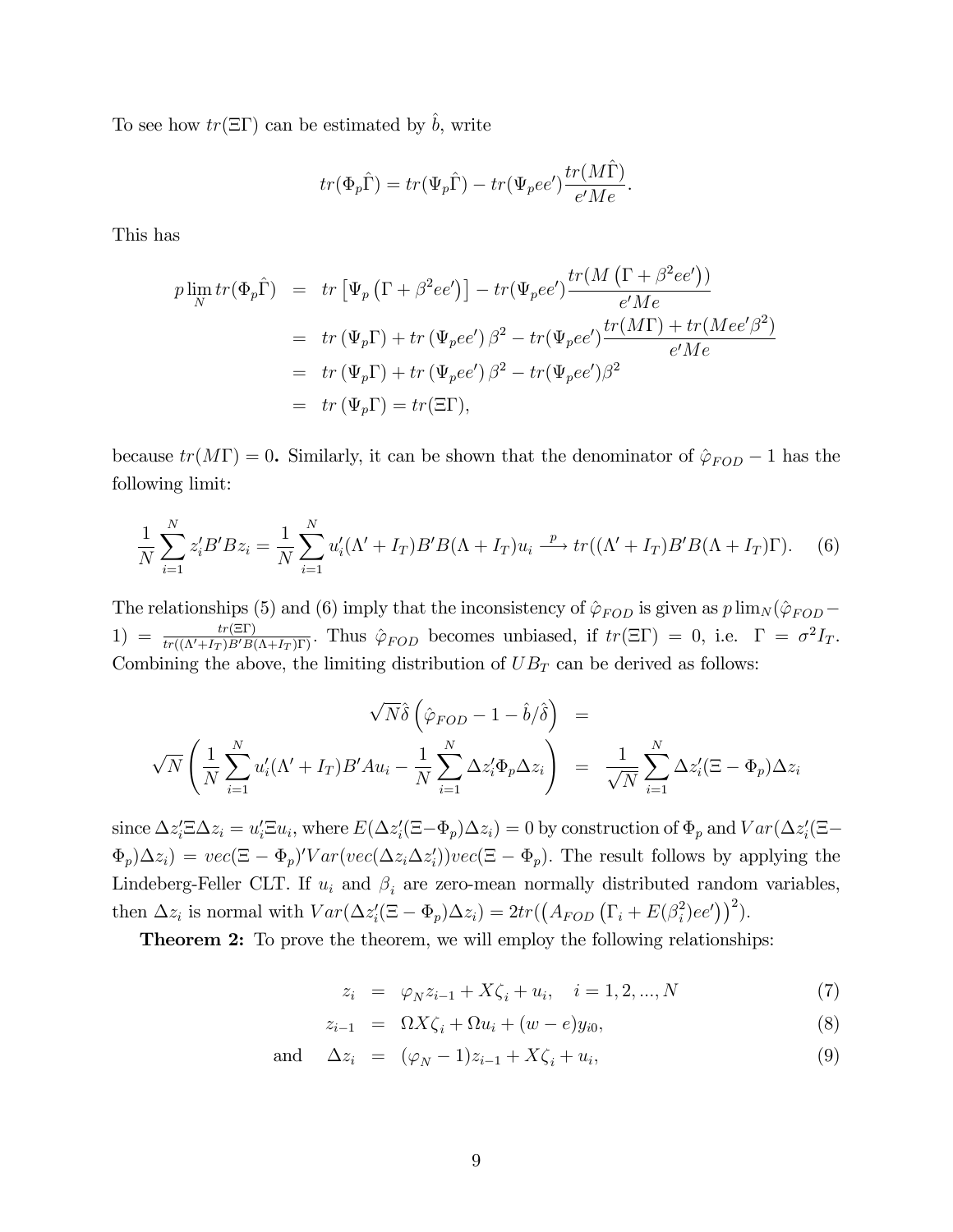where 
$$
\zeta_i = \begin{pmatrix} (1 - \varphi_N)(a_i - y_{i0}) + \varphi \beta_i \\ (1 - \varphi_N)\beta_i \end{pmatrix}
$$
,  $X = (e, \tau)$ ,  $w = (1, \varphi_N, \varphi_N^2, ..., \varphi_N^{T-1})'$  and  
\n
$$
\Omega = \begin{pmatrix} 0 & \cdots & \cdots & 0 \\ 1 & 0 & & \vdots \\ \varphi_N & 1 & & \vdots \\ \varphi_N^2 & \varphi_N & \cdots & \cdots & \vdots \\ \vdots & \vdots & \ddots & \vdots & \vdots \\ \varphi_N^{T-2} & \varphi_N^{T-3} & \cdots & \varphi_N & 1 & 0 \end{pmatrix}
$$
. Note that, for  $\varphi_N = 1$ , we have  $\Omega \equiv \Lambda$ . The first

order Taylor expansions of  $\Omega$  and w yield

$$
\Omega = \Lambda + F(\varphi_N - 1) + o(1) \text{ and } w = e + f(\varphi_N - 1) + o(1), \tag{10}
$$

respectively, where  $F = \frac{d\Omega}{d\varphi_N} \mid_{\varphi_N = 1}$  and  $f = \frac{dw}{d\varphi_N}$  $\frac{dw}{d\varphi_N}$  |<sub> $\varphi_N=1$ </sub> (see also Madsen (2010)).  $\zeta_i$  can be written more compactly as

$$
\zeta_i = \frac{c}{\sqrt{N}} \mu_i + \beta_i e_2,\tag{11}
$$

where  $\frac{c}{\sqrt{N}} = (1 - \varphi_N)$ ,  $\mu_i = (a_i - y_{i0} - \beta_i, \beta_i)'$  and  $e_2 = (1, 0)'$ . The following equalities also hold:

$$
tr(\Xi) = 0 \text{ and } tr(\Lambda'B'A) = -tr(B'A),
$$
  
\n
$$
e'\Xi = 0_{1 \times T} \text{ and } \Xi e = 0_{T \times 1},
$$
  
\n
$$
B'AXe_2 = 0_{T \times 1},
$$
  
\n
$$
\beta^2 e'_2 X' \Lambda' B' A \Lambda X e_2 = e'_2 X' \Lambda' B' A X \tilde{e},
$$
  
\n
$$
\beta^2 e'_2 X' B' A \Lambda X e_2 = e'_2 X' B' A X \tilde{e},
$$
  
\n
$$
\beta^2 e'_2 X' \Phi_p \Lambda X e_2 = e'_2 X' \Phi_p X \tilde{e},
$$
  
\n
$$
\beta^2 e'_2 X' \Lambda' \Phi_p X e_2 = \tilde{e}' X' \Phi_p X e_2,
$$
  
\n(12)

where  $\tilde{e} = E(\beta_i \mu_i)$ . Consider the following formula of test statistic  $UB_T$ :

$$
\sqrt{N}\hat{\delta}\left(\hat{\varphi}_{FOD} - \varphi_N - \frac{\hat{b}}{\hat{\delta}}\right) =
$$
\n
$$
= \sqrt{N}\hat{\delta}\left(1 + \frac{\frac{1}{N}\sum_{i=1}^N z_i'B'A\Delta z_i}{\frac{1}{N}\sum_{i=1}^N z_i'B'Bz_i} - \varphi_N - \frac{\frac{1}{N}\sum_{i=1}^N \Delta z_i'\Phi_p\Delta z_i}{\frac{1}{N}\sum_{i=1}^N z_i'B'Bz_i}\right)
$$
\n(13)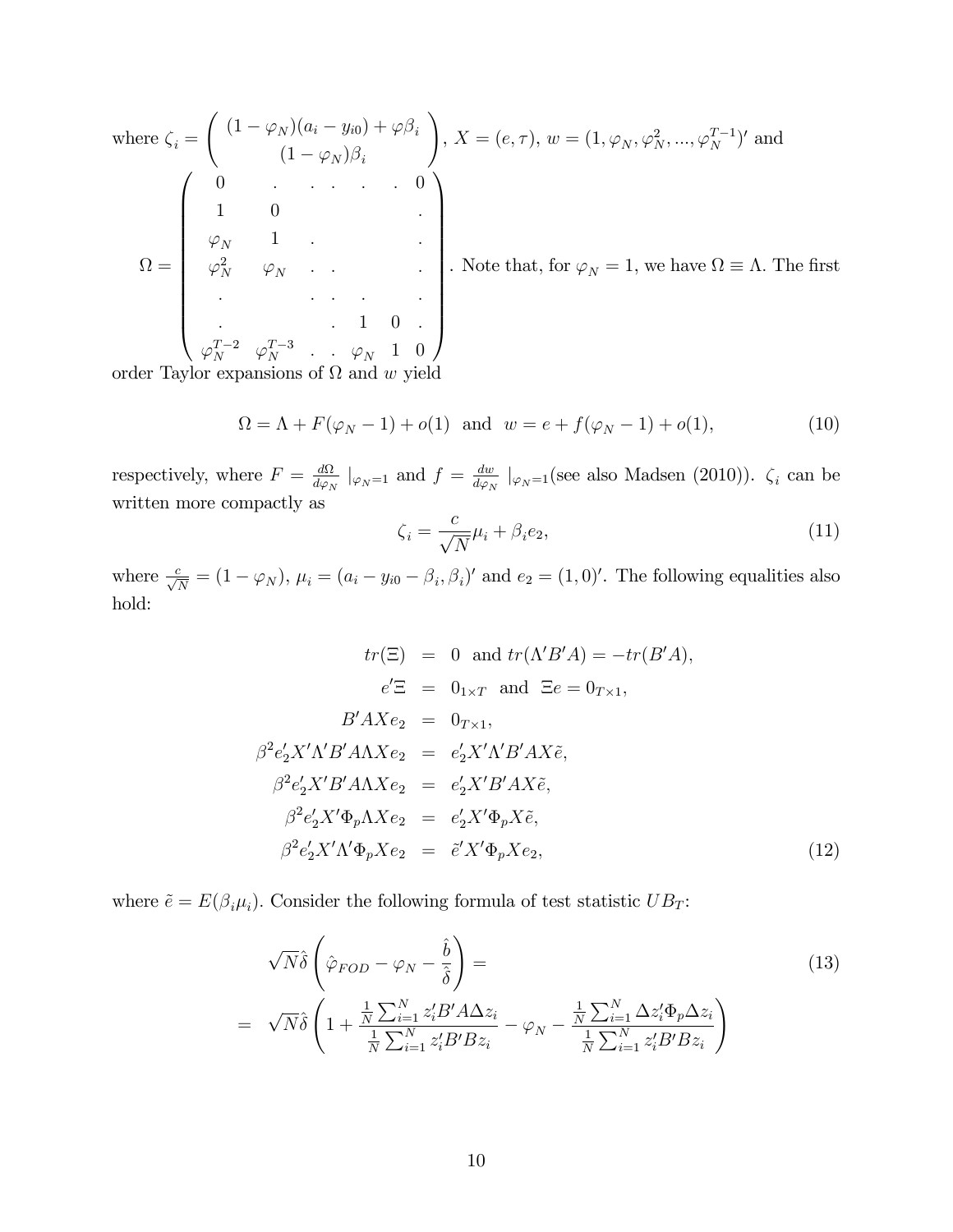$$
= \frac{c}{N} \sum_{i=1}^{N} z_i' B' B z_i + \frac{1}{\sqrt{N}} \sum_{i=1}^{N} z_i' B' A \Delta z_i - \frac{1}{\sqrt{N}} \sum_{i=1}^{N} \Delta z_i' \Phi_p \Delta z_i = (I) + (II) + (III).
$$

The limiting distribution of the above statistic is derived by taking limits of  $(I)$ ,  $(II)$  and  $(III)$ , for  $N \to \infty$ . To derive the limit of  $(I)$ , we will employ (7). Then,  $(I)$  can be written as c  $\frac{c}{N}\sum_{i=1}^N z_i'B' B z_i = \frac{c}{N}$  $\frac{c}{N} \sum^N$  $i=1$  $\varphi_{N}^{2}z'_{i-1}B'Bz_{i-1}+\varphi_{N}z'_{i-1}B'BX\zeta_{i}+\varphi_{N}z'_{i-1}B'Bu_{i}+\varphi_{N}\zeta'_{i}X'B'Bz_{i-1}+\varphi_{N}^{2}z'_{i-1}B'Bz_{i-1}+\varphi_{N}^{2}z'_{i-1}B'Bu_{i}$  $\zeta'_i X'B'B' B X \zeta_i + \zeta'_i X'B' Bu_i + \varphi_N u'_i B'B z_{i-1} + u'_i BB' X \zeta_i + u'_i B'B u_i$ . Using (8) and (10) and (11), the first term of the last relationship can be written as  $\frac{c}{N} \sum_{i=1}^{N} \varphi_N^2 z_{i-1}' B' B z_{i-1} =$ c  $\frac{c}{N} \sum_{i=1}^{N} z'_{i-1} B' B z_{i-1} + o_p(1) = \frac{c}{N} \sum_{i=1}^{N} (\beta_i e'_2 X' \Lambda' + u'_i \Lambda') B' B(\Lambda X e_2 \beta_i + \Lambda u_i) + o_p(1)$ . Since the sum is multiplied by  $\frac{1}{N}$ , any summand coming from the expansion of it which is also multiplied by  $\frac{1}{N}$ , or  $\frac{1}{\sqrt{l}}$  $\frac{1}{N}$ , will be asymptotically negligible,  $o_p(1)$ . By CWLLN and standard results on quadratic forms (see Schott (1996)), we can show that  $\frac{c}{N} \sum_{i=1}^{N} (\beta_i e'_2 X' \Lambda' +$  $u'_i \Lambda'$ ) $B'B(\Lambda Xe_2\beta_i + \Lambda u_i) \stackrel{p}{\longrightarrow} c\left[\beta^2 e'_2X'\Lambda'B'B\Lambda Xe_2 + tr(\Lambda'B'B\Lambda\Gamma)\right]$ . Following analogous arguments to the above, it can be shown that

$$
(I): \frac{c}{N} \sum_{i=1}^{N} z_i' B' B z_i \xrightarrow{p} c \left[ \begin{array}{c} tr(\Lambda' B' B \Lambda \Gamma) + tr(\Lambda' B' B \Gamma) + tr(B' B \Lambda \Gamma) + tr(B' B \Gamma) \\ + \beta^2 e_2' X' \Lambda' B' B \Lambda X e_2 + \beta^2 e_2' X' \Lambda' B' B X e_2 \\ + \beta^2 e_2' X' B' B \Lambda X e_2 + \beta^2 e_2' X' B' B X e_2 \end{array} \right] (14)
$$

Similarly, we can show

$$
(II): \frac{1}{\sqrt{N}} \sum_{i=1}^{N} z_i' B' A \Delta z_i \xrightarrow{p} N(c\mu_1, V_{(II)})
$$
\n
$$
(15)
$$

where 
$$
\mu_1 = c \begin{bmatrix} -tr(\Lambda' B' A \Lambda \Gamma) - tr(\Lambda' B' A \Gamma) - tr(B' A \Lambda \Gamma) - tr(F' B' A \Gamma) \\ -\beta^2 e'_2 X' \Lambda' B' A \Lambda X e_2 + e'_2 X' \Lambda' B' A X \tilde{e} + \\ -\beta^2 e'_2 X' B' A \Lambda X e_2 + e'_2 X' B' A X \tilde{e} \end{bmatrix} + tr(\Lambda' B' A \Gamma) + tr(B' A \Gamma)
$$
 and

$$
B A I) \text{ and}
$$

$$
(III): -\frac{1}{\sqrt{N}} \sum_{i=1}^{N} \Delta z_i' \Phi_p \Delta z_i \xrightarrow{p} N(c\mu_2, V_{(III)})
$$
\n(16)

where  $\mu_2 = c$  $\sqrt{2}$  $\overline{\phantom{a}}$  $tr(\Lambda'\Phi_p\Gamma)+tr(\Phi_p\Lambda\Gamma)$  $+\beta^2 e'_2 X' \Lambda' \Phi_p X e_2 + \beta^2 e'_2 X' \Phi_p \Lambda X e_2$  $-e'_2X'\Phi_pX\tilde{e}-\tilde{e}'X'\Phi_pXe_2$ 3  $\vert -tr(\Phi_p \Gamma)$ . Summing up the results

in (14), (15) and (16) and using the results of equations (12), we can prove the result of